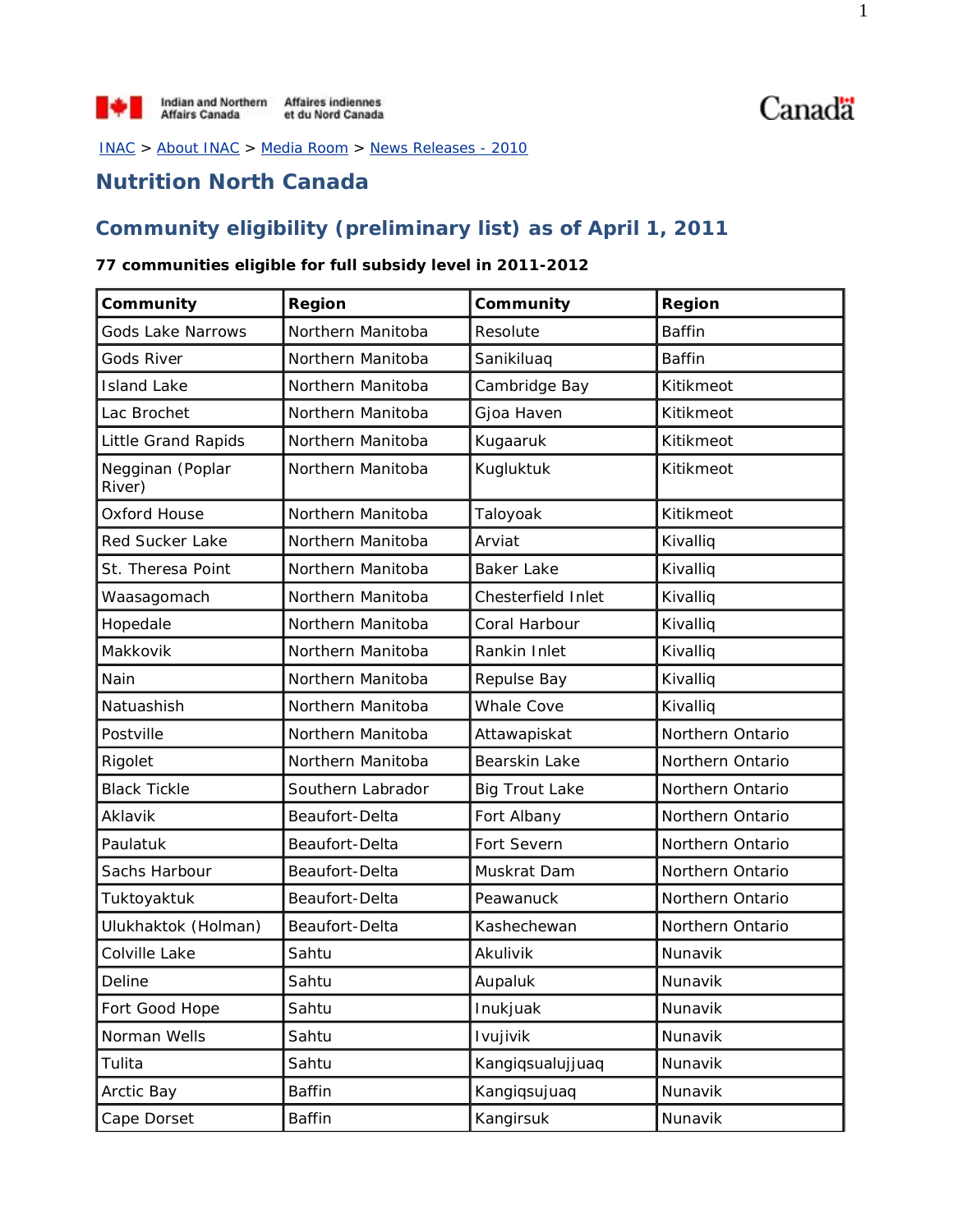| Clyde River        | <b>Baffin</b> | Kuujjuaq                    | Nunavik            |
|--------------------|---------------|-----------------------------|--------------------|
| <b>Grise Fiord</b> | <b>Baffin</b> | Kuujjuarapik                | Nunavik            |
| Hall Beach         | Baffin        | Puvirnitug                  | Nunavik            |
| Igloolik           | Baffin        | Quaqtaq                     | Nunavik            |
| Iqaluit            | <b>Baffin</b> | Salluit                     | Nunavik            |
| Kimmirut           | <b>Baffin</b> | Tasiujaq                    | Nunavik            |
| Pangnirtung        | Baffin        | Umiujaq                     | Nunavik            |
| Pond Inlet         | Baffin        | Gethsémani (La<br>Romaine)  | Quebec North shore |
| Qikiqtarjuaq       | Baffin        | Saint-Augustin-<br>Saguenay | Quebec North shore |
|                    |               | Old Crow                    | Yukon              |

# **26 communities eligible for a nominal subsidy level en 2011-2012**

| Community          | Region                  | Community                   | Region                    |
|--------------------|-------------------------|-----------------------------|---------------------------|
| Berens River       | Northern Manitoba       | Weagamow Lake               | Northern Ontario          |
| <b>Bloodvein</b>   | Northern Manitoba       | Wunnummin Lake              | Northern Ontario          |
| Pauingassi         | Northern Manitoba       | Blanc-Sablon                | Quebec North Shore        |
| Shamattawa         | Northern Manitoba       | Chevery                     | Quebec North Shore        |
| <b>Trout Lake</b>  | Deh Cho                 | Harrington Harbour          | Quebec North Shore        |
| Gameti (Rae Lakes) | <b>Great Slave Lake</b> | Kegaska                     | <b>Ouebec North Shore</b> |
| Lutsel K'e         | <b>Great Slave Lake</b> | La Tabatière                | Quebec North Shore        |
| Wha Ti             | Great Slave Lake        | Lourdes-de-Blanc-<br>Sablon | Quebec North Shore        |
| Angling Lake       | Northern Ontario        | Mutton Bay                  | Quebec North Shore        |
| Kasabonika         | Northern Ontario        | Tête-à-la-Baleine           | Quebec North Shore        |
| Kingfisher Lake    | Northern Ontario        | <b>Black Lake</b>           | Saskatchewan              |
| Pikangikum         | Northern Ontario        | Fond-du-Lac                 | Saskatchewan              |
| Sachigo Lake       | Northern Ontario        | <b>Stony Rapids</b>         | Saskatchewan              |

# **31 communities are ineligible**

| <b>Community</b> | <b>Region</b>     | Community                       | Region           |
|------------------|-------------------|---------------------------------|------------------|
| Fort Chipewyan   | Alberta           | Favourable Lake<br>(Sandy Lake) | Northern Ontario |
| <b>Fox Lake</b>  | Alberta           | Keewaywin                       | Northern Ontario |
| Garden River     | Alberta           | Lansdowne House                 | Northern Ontario |
| <b>Brochet</b>   | Northern Manitoba | North Spirit Lake               | Northern Ontario |